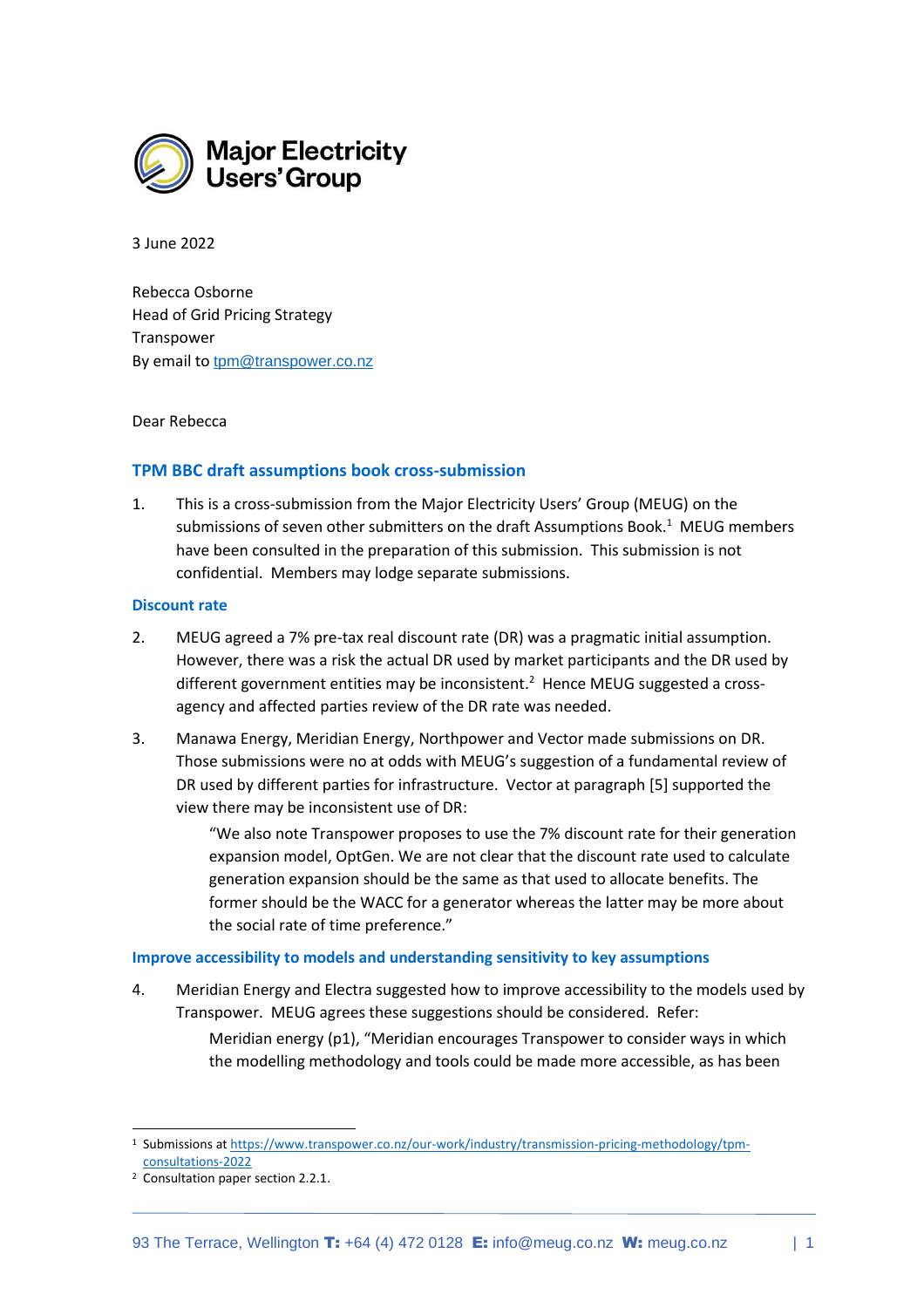done for the vectorised Scheduling, Pricing and Dispatch (vSPD) model that replicates the SPD tool used by the system operator."

Electra (p3), "The assumptions and methodologies outlined in the Draft Assumptions Book are complex and require experts to analyse, interpret, and understand. Like our peers, we are resource constrained as we do not have the expertise internally, and external expertise is often conflicted.

While we use best endeavours to understand, contribute, and implement the TPM, our consumers face the risk that we have to accept transmission charges as fait accompli and simply pass through the increase as best we can. We don't think that such an outcome is what Transpower intends or is in consumers' long-term best interests.

We are not the only distributor to be in this position. We understand that most distributors are struggling to gain an expert understanding of the TPM. Accordingly, we request that Transpower release a customer benefit calculator that distributors can use to gain a detailed understanding of the derivation of BBCs."

5. Several submitters noted the importance of sensitivity analysis<sup>3</sup>. MEUG understands Transpower agrees sensitivity analysis are important. The challenge is how to decide which scenarios to test. We may have further insights after considering the parallel consultation on the BBC for the Clutha Upper Waitaki Line Project.

# **Market scenario formation**<sup>4</sup>

- 6. No other submitter commented on using the next MBIE update of the Electricity Demand and Generation Scenarios (EDGS). MEUG stands by the original submission on this point that the MBIE update of EDGS, once published, should promptly replace the initial scenarios developed by Transpower.
- 7. Not mentioned in our submission, but relevant to our preference MBIE modelling is used for market scenarios, is our expectation the next MBIE update of the EDGS will be a subset of a whole of energy market model and forecasting analysis. The Climate Change Commission models are referenced as a source for many assumptions in the draft BBC assumptions book. However, the Climate Change models were designed for a different purpose, and many of the assumptions and hence the outputs are now out of date. As part of MBIE implementing an Energy Strategy we foresee benefit in MBIE restoring its lapsed energy sector modelling capability to assist energy policy formulation as part of developing and implementing an Energy Strategy.

# **Continuously improve modelling methodology**

8. MEUG agrees with the submission by Manawa Energy [1.2]:

"In a number of places in the draft assumptions book Transpower emphasises the need to avoid false precision in determining BBI allocations. We agree with that principle. However, the assumptions book uses a mixture of very detailed modelling assumptions, such as the full hydro inflow sequences for existing hydro plants, but on the other hand makes very high-level assumptions about other inputs, such as fuel

<sup>4</sup> Consultation paper section 2.3.1.



<sup>3</sup> For example, Mercury Energy [p3].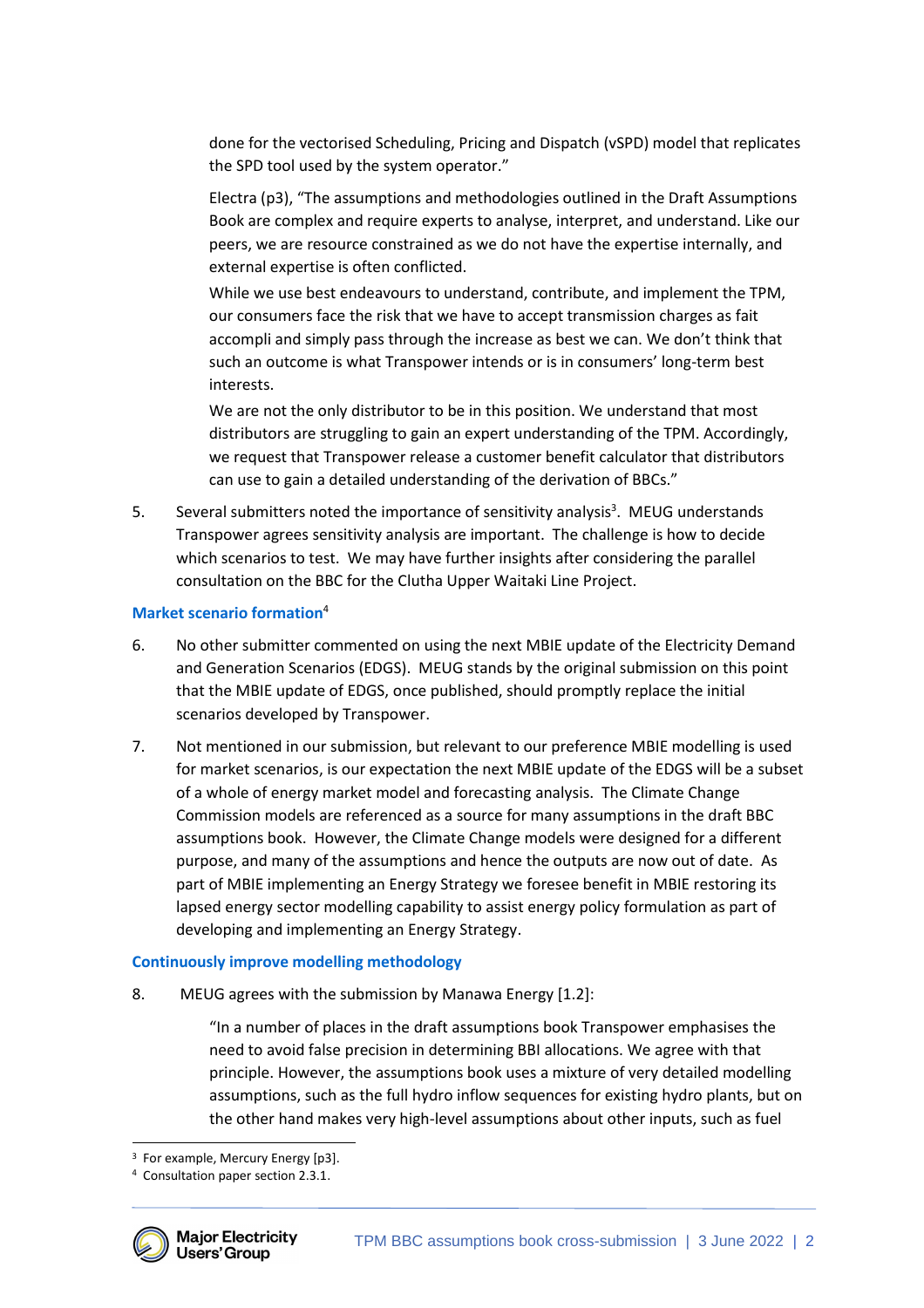costs and the cost of carbon. We recommend that greater use is made of stochastic modelling for generation investment, capital cost of new technologies and cost of fuel."

9. To the last sentence we would add carbon price assumptions (see also [17] to [21] below).

# **Demand assumptions**<sup>5</sup>

10. MEUG agrees with the submission by Manawa Energy [1.2]:

"Paragraph 56 implies that historical data is used to determine the energy to peak correlation. This may be valid for traditional load, but with the transformation of the electricity demand with EVs, batteries, industrial heat etc. The nature of peak load in the future could materially impact BBC."

11. Northpower had similar concerns in a section titled "Use of historic load to forecast future benefit" [p2]

> "We are concerned that there appears to be an intention to use historical load to forecast future benefits, and to allocate future benefits to customers. We submit that Transpower needs to be more granular than this and consider both long term and step-change changes in demand, as opposed to just assuming long term trends continue without any critical assessment."

12. Like the preceding discussion on using more stochastic modelling, the methodology for forecasting demand should be considered for future improvement.

# **Gas price assumptions**<sup>6</sup>

- 13. As noted in [7] above, the assumptions, models and outputs from the Climate Change Commission were for a different purpose that needed for the assumptions book and are now out of date. MEUG recommends the gas price assumptions are re-considered in consultation with the Gas Industry Company (GIC) and more detail consideration of recent Commerce Commission regulating gas transmission. The GIC is the appropriate gas sector regulator as it is a key stakeholder for and partner with MBIE in the implementation of a gas transition plan as announced in the Emissions Reduction Plan published 15<sup>th</sup> May. The decision to accelerate depreciation of regulated gas line assets from 1<sup>st</sup> October 2022 will increase delivered gas costs and affect gas demand.
- 14. Three recent events in the gas sector make the Climate Change Commission work and recommendations affecting the gas sector out of date. First Ara Ake published a report "Carbon Dioxide Removal and Usage in Aotearoa New Zealand."<sup>7</sup> This is a good summary of Carbon Capture, Utilisation and Storage (CCUS) and barriers to implementation in NZ. If some weighting is given to CCUS being implemented, then that may affect future gas demand supply and hence gas price predictions.
- 15. Second NZ Energy Corporation (NZEC) announced 25<sup>th</sup> May that analysis of seismic data for the Tariki gas field indicates more than 10PJ of gas can be stored.<sup>8</sup> In comparison the Lake Onslow pumped hydro scheme will store about 18 PJ. NZEC say "We expect Tariki

<sup>8</sup> Refer<http://www.newzealandenergy.com/>



<sup>5</sup> Transpower draft BBC assumptions book section 2.3.3.

<sup>6</sup> Ibid section 2.3.5.

<sup>7</sup> Refer<https://www.araake.co.nz/insights/ccus/>